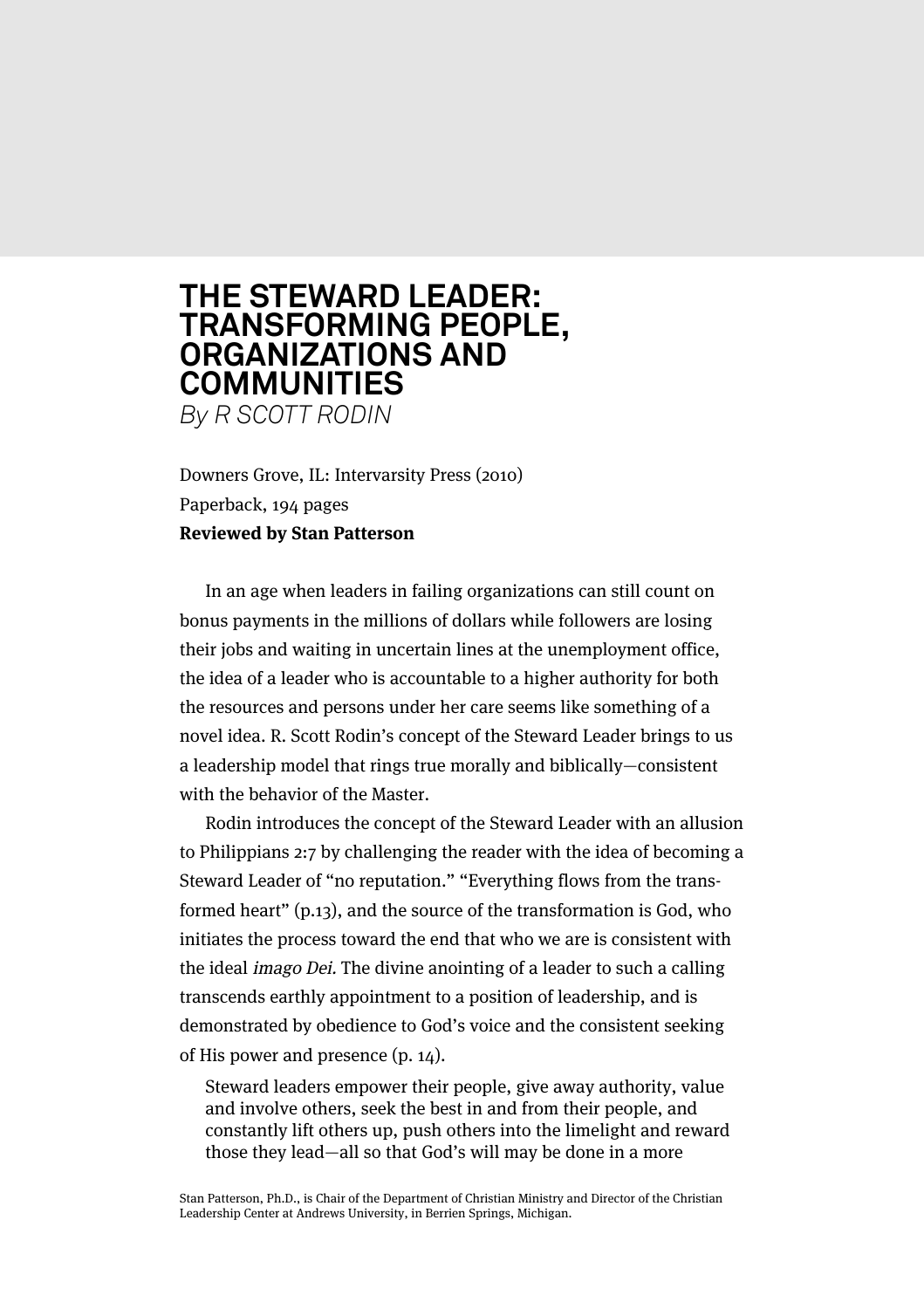powerful way. They seek no glory for themselves, but find great joy in seeing others prosper. (p. 17)

The relationship of the Steward Leader involves a dedicated passion and commitment to the lordship of Jesus which requires that I be like Jesus before I do His work on earth. "This great battle, as the internal work of transformation by the Holy Spirit," says Rodin, "cannot be separated from our vocation and calling as leaders" (p. 55). Coming to terms with the lordship of Jesus requires that the Steward Leader recognize God as owner, and self as steward of all that God puts in his charge. "Ownership is bondage" (p. 64) and the drive to own must be replaced by the lordship of Jesus before the Christian leader can function as a faithful steward. Rodin places the Holy Spirit at the center of the process that results in the creation of a faithful Steward Leader.

The Steward Leader model Rodin proposes is built around four distinct relationships:

- 1. Stewards of our relationship with our Creator
- 2. Stewards of our relationship with ourselves
- 3. Stewards of our relationship with our neighbor
- 4. Stewards of our relationship with God's creation

All of these relationships are organic in nature in that they require ongoing care and intentional development. The leader's relationship to God can never be taken for granted or treated as a static condition without peril. Likewise, the accountability of self to the covenant of faithfulness must be maintained to avoid the natural drift of ownership attitudes toward God and those we have been charged to lead as His stewards. The nurture and building of a community around godly principles is not a means to an end but is an end in itself—the reconciliation goal of the kingdom of God. And the world in which we live, given to us to care for as stewards at creation, remains our responsibility and must be approached intentionally and with an attitude of obedience that is integral to the entire scope of leading as a Steward Leader.

Rodin gives us a fresh and helpful look at a leadership model that emerges from the Christian context but with clear application to the contemporary secular context. The four posts of stewardship—God, self, community, and creation (the planet we inhabit)—focus to provide a refreshing balance in understanding the calling of the leader holistically as opposed to the production model (doing) so prevalent in practice